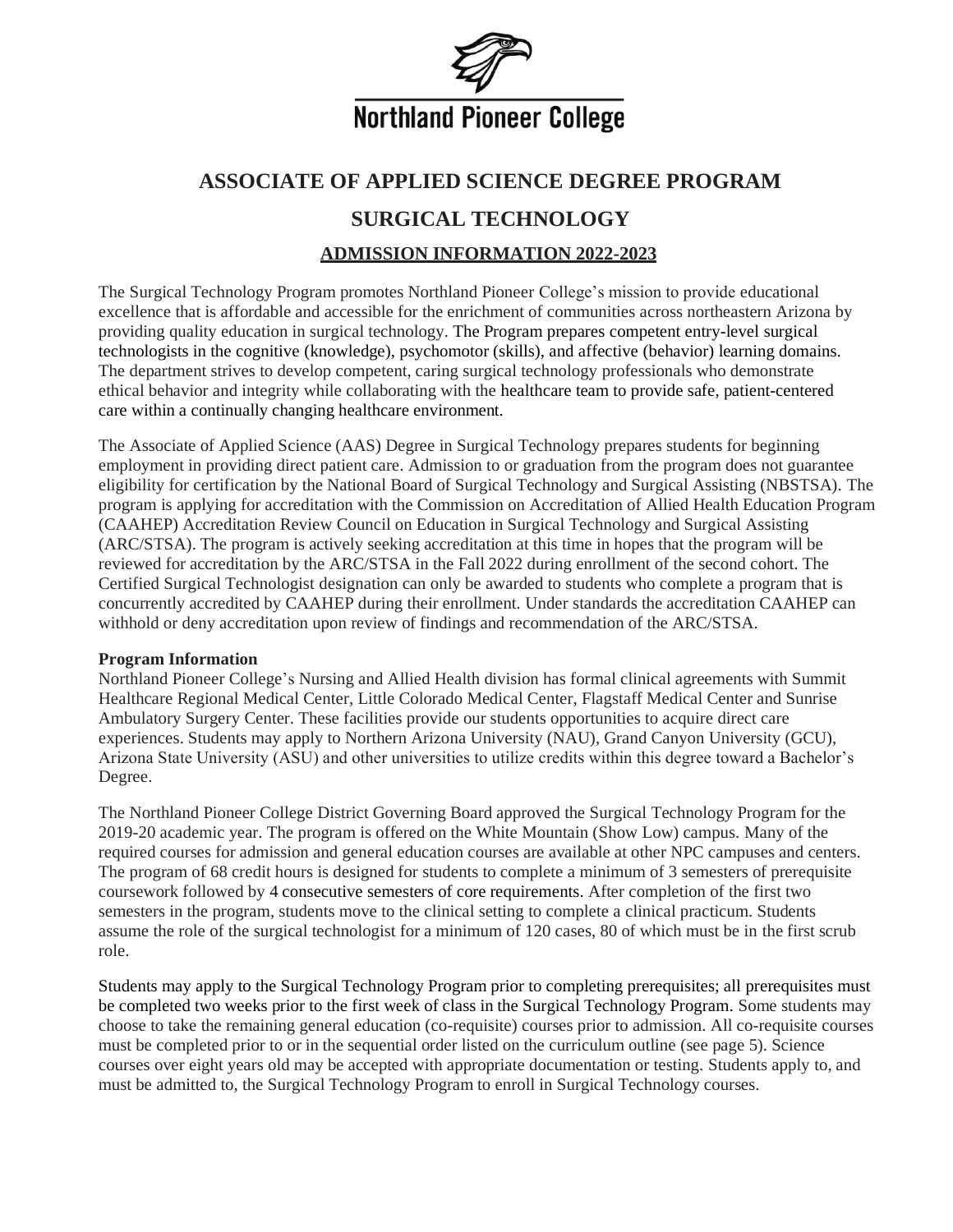### **Transfer Students**

Surgical Technology degree-seeking transfer students must submit official copies of previous college work to the Records & Registration Office. Transfer students must submit official transcripts (in original sealed envelope) from original institution(s) for all prerequisite and co-requisite courses to the Records and Registration (R&R) office at PO Box 610 Holbrook, AZ 86025. Transcripts can also be sent electronically to Records and Registration [\(evaluations@npc.edu\)](mailto:evaluations@npc.edu). Evaluated credits will aid advisement prior to enrolling in classes. Transfer students require a letter of recommendation from the director of their previous Surgical Technology program. The Admission Committeewill consider the student's transcript and preparation in accepting credits for transfer.

### **Petitions for Exceptions**

Students seeking exceptions to degree requirements should meet with an Academic Adviser for assistance in completing the petition forms. These forms accompanied by supporting information such as copies of transcripts, course descriptions, and articulation rules are forwarded to the Dean of Nursing and Allied Health. The Dean makes a recommendation and forwards the petition to the Registrar and Vice President for Learning and Student Services for a final decision and distribution of the copies of the petition form.

### **Transferability of Credits**

Students interested in transferring their credits to a public university in Arizona should contact an Academic Adviser. T he AZ Transfer System offers helpful features that allow students to:

- See how previous courses will transfer to public universities in Arizona
- Learn what community college courses transfer as specific university equivalents
- View transfer guides that outline university academic programs for community college students
- Research lists of community college courses that apply to university general education equivalents

To access the AZ Transfer System, visit their website at: <http://www.aztransfer.com/>

### **Placement and Admission Testing**

The Surgical Technology Program values student success. To ensure that students have the opportunity to select courses appropriate for their skill level, placement testing in mathematics is required and testing in other disciplines may be necessary. Students should contact an Academic Adviser to begin the placement process. The HESI Admission Assessment exam with science composite must be no older than 18 months on the application deadline date. A student requesting accommodations for placement testing should contact the Office of Accessibility and Inclusion.

### **Instructional Methods**

The Surgical Technology Program uses a variety of instructional methods to facilitate learning. Face-to-face lecture experiences in the traditional classroom setting offer students live, interactive instruction. Low to moderate fidelity simulation laboratory classes allow students to practice skills and develop critical thinking processes in a safe, non-threatening environment. A computer or electronic tablet for access to instructional materials is required and not provided. Clinical experiences take place in various health care agencies in and outside the college's district. Hours may vary from the class schedule depending on the clinical placement and travel will be required at times. In addition, overnight stays may be required. If you have concerns about your ability to fully participate in any instructional methods, contact the Office of Accessibility and Inclusion Coordinator located at the Silver Creek Campus at (928) 536-6246, 1-800-266-7845 ext. 6246 or [sandy.manor@npc.edu](mailto:sandy.manor@npc.edu) to receive information regarding accommodations and documentation requirements. To insure appropriate accommodations, it is the student's responsibility to request accommodations in a timely manner and to provide appropriate documentation to verify eligibility for support services.

\*\*NOTE: Applicants must be aware that clinical sites may impose Covid vaccination requirements, which may or may not include waivers for being unvaccinated. Students are obligated to comply with these requirements when they exist in order to attend clinical experiences.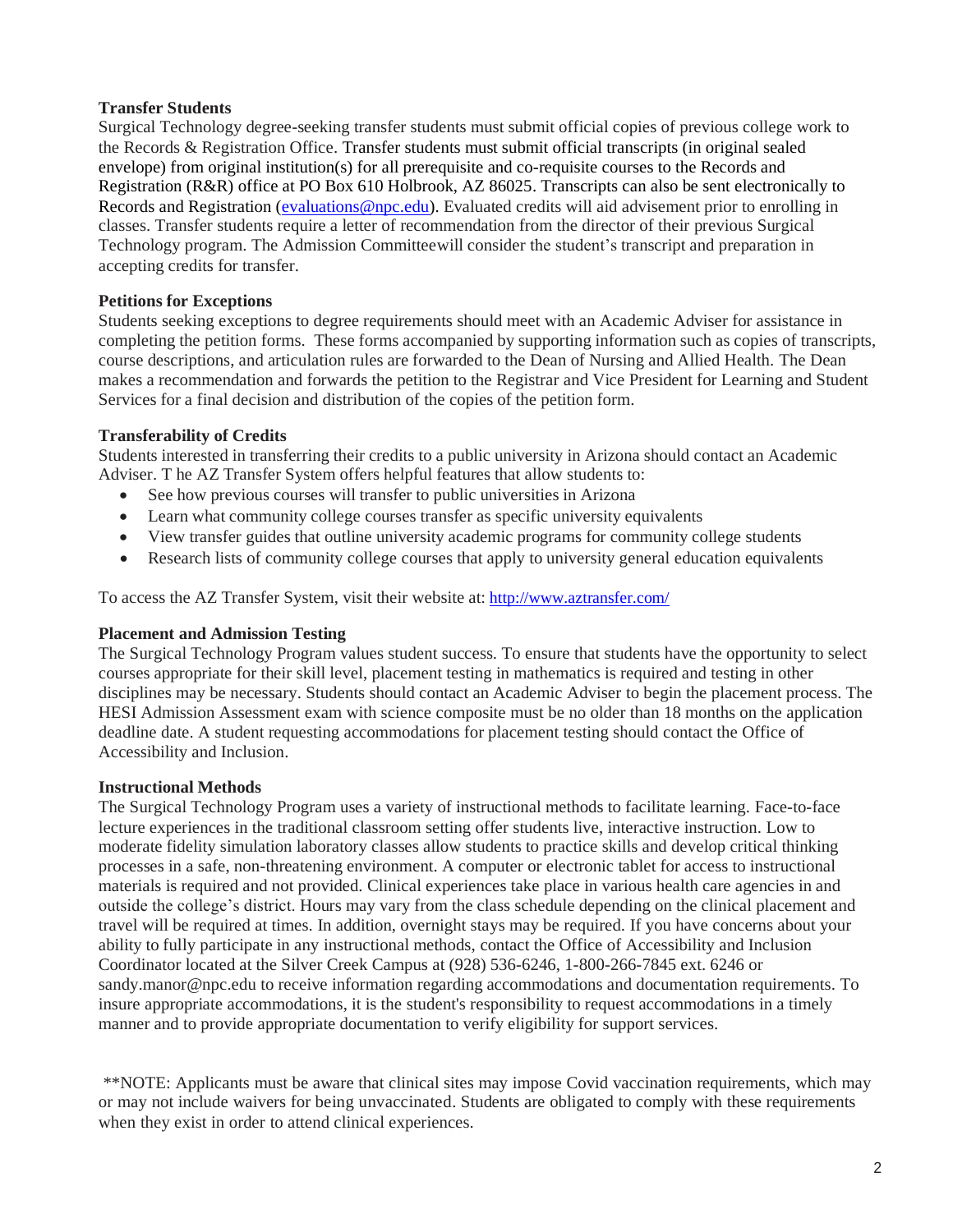# **NORTHLAND PIONEER COLLEGE SURGICAL TECHNOLOGY PROGRAM STEPS FOR ADMISSION**

### **I. Pre-Requisites:**

Completion of the following prerequisite courses:

| <b>BIO</b> 181 | General Biology              | <b>BIO 205</b>     | Microbiology                 |
|----------------|------------------------------|--------------------|------------------------------|
| <b>BIO 201</b> | Human Anatomy & Physiology I | <b>CHM130</b>      | <b>Fundamental Chemistry</b> |
| <b>HES</b> 170 | Medical Terminology          | ENL <sub>101</sub> | College Composition I        |

All applicants must demonstrate minimal competency in Elementary Algebra by taking the placement exam and scoring a minimum of ASSET 41; ACCUPLACER 57; Next Gen ACCUPLACER 250; or ACT 20.

Students may apply while completing prerequisite coursework but may not enroll in the Surgical Technology program until accepted by the admission committee and after completing all prerequisite courses with a grade of "C" or higher. A cumulative GPA of 3.0 "B" or higher is preferred for the pre-requisite courses. If you are currently enrolled in any of the above prerequisite courses submit your application with "IP" listed for the course that is in progress. **Please note: College courses over eight years old may be accepted with appropriate documentation and approval.**

- **II.** Submit the completed notarized application and the Notice of No Guarantee of Licensure/Certification forms found in the application packet as quickly as possible but no later than the application deadline.
- **III.** Transfer students must submit **official transcripts** (in original sealed envelope) from original institution(s) for all prerequisite and co-requisite courses to the Records and Registration (R&R) Office at PO Box 610 Holbrook, AZ 86025. Submit the attached Request for Evaluation of Transfer Credit form to R&R at the time you order your transcript(s). In order to guarantee that your transcripts are evaluated and sent to the Nursing and Allied Health department by the deadline date we strongly recommend that your transcripts are received in the R&R office by *4 weeks prior to the application deadline.* If an official transcript has previously been received and posted to your NPC account you do not need to order it again, unless you have taken additional coursework.
- **IV.** You are required to meet with an NPC Academic Adviser and have a **Degree Audit** printed to include with your application. If you are transferring credits you should meet with the adviser after the courses have been posted to your NPC transcript but before the deadline date. Transferred courses will appear on your transcript in MyNPC.
- **V.** Provide a copy of the **HESI** Test Admission Assessment Cumulative Report. Test results must include all of the following**:** anatomy & physiology, biology, chemistry, math, reading, vocabulary and grammar and the cumulative scores for Science and English. If you require testing accommodations, you must contact the Disability Resources and Access Coordinator at least two weeks prior to the test. If you do not take your test at NPC, the results must be emailed directly from the test administrator to the Surgical Technology Department at [Tamora.VanDriel@npc.edu](mailto:cathy.reed@npc.edu) or [ruth.zimmerman@npc.edu.](mailto:debra.mcginty@npc.edu) Information regarding a HESI study guide is posted on the Surgical Technology page at npc.edu.
- **VI.** A one page typed double spaced "**Personal Statement**" must be submitted with the application. The personal statement should address why you wish to attend the Surgical Technology Program, what you have done to meet your goals, and what you bring to our Surgical Technology Program.
- VII. Current Arizona DPS Level 1Fingerprint Clearance Card. Apply at <http://www.azdps.gov/services/public/fingerprint> as a health science student. *Plan ahead* as the process may take **6-8 weeks** barring any problems. (If your application is still being processed, enclose a copy of your receipt). A copy of the clearance card must be received no later than two weeks prior to start of classes.

Northland Pioneer College Nursing and Allied Health Office P.O. Box 610 1001 W. Deuce of Clubs Holbrook, AZ 86025 Show Low, AZ 85901

**MAIL (postmarked by 12/1):** OR **Hand Deliver (received by 12/1):** Nursing and Allied Health Office - WMC White Mountain Campus, Ponderosa 111 \***You may also hand deliver to another NPC campus or center and ask that the application be date-stamped and sent via interoffice mail.**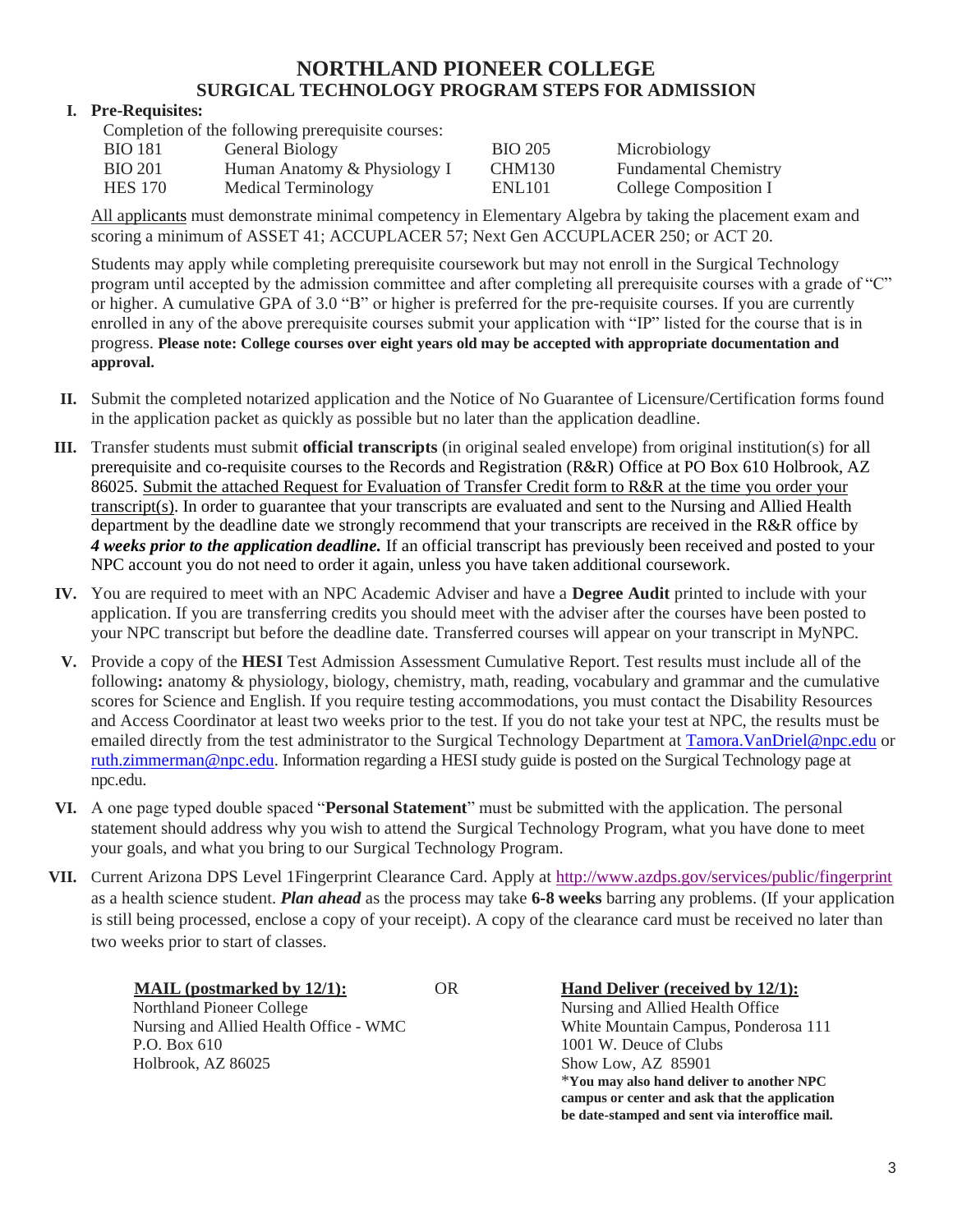# **NORTHLAND PIONEER COLLEGE SURGICAL TECHNOLOGY PROGRAM**

### **Admission Selection**

All students must be admitted to Northland Pioneer College to enroll in courses at the college or have transcripts evaluated. Students complete an application/enrollment form available at every NPC campus/center location, or on the NPC website: [http://www.npc.edu/application.](http://www.npc.edu/application)

The Surgical Technology Admission Committee composed of the Dean of Nursing and Allied Health, Surgical Technology Coordinator, Allied Health Coordinator, a representative from Student Services, an academic adviser and at-large faculty review the applications and make selection of applicants for admission. Admission criteria includes: pre-admission exam scores, grade point average (GPA) for prerequisite courses, the number of completed general education co-requisite courses with a "C" or higher grade and employment/experience in healthcare setting. The Surgical Technology Admission Committee gives significant weight to pre-admission exam scores and GPA of the required courses for admission. The program offers opportunities to complete the pre-admission HESI exam in the spring semester – student may contact the department for dates and times. Admission is contingent upon completion of required courses. A completed Surgical Technology application should be submitted on or before the designated deadline noted in the application packet. Late applicants will be considered on a space available basis if they meet the admission criteria but will not be accepted before qualified applications submitted on time.

### **Right of Refusal**

The Northland Pioneer College Surgical Technology Program reserves the right to refuse admission to any applicant based on evidence that the applicant cannot perform the functional abilities essential for the practice of Surgical Technology as defined in the application packet, for prior documented conduct requiring disciplinary action, or for unethical behavior as defined by the Northland Pioneer College Student Code of Conduct and the NPC Surgical Technology Student Handbook.

PUBLIC NOTICE OF NONDISCRIMINATION: Northland Pioneer College does not discriminate on the basis of race, color, national origin, veteran status, religion, marital status, gender, age or disability in admission or access to, or treatment or employment in its educational programs or activities. District grievance procedures will be followed for compliance with Title IX and Section 504 requirements. The Affirmative Action Compliance Officer is the Director of Human Resources, 2251 E. Navajo Blvd., Holbrook, Arizona 86025, (800) 266-7845. The Section 504 Compliance Officer is the Accessibility and Inclusion Coordinator, 1611 s. Main St., Snowflake, AZ 85937, (800) 266-7845. The lack of English language skills will not be a barrier to admission and participation in vocational education programs.

\*\*NOTE: Applicants must be aware that clinical sites may impose Covid vaccination requirements, which may or may not include waivers for being unvaccinated. Students are obligated to comply with these requirements when they exist in order to attend clinical experiences.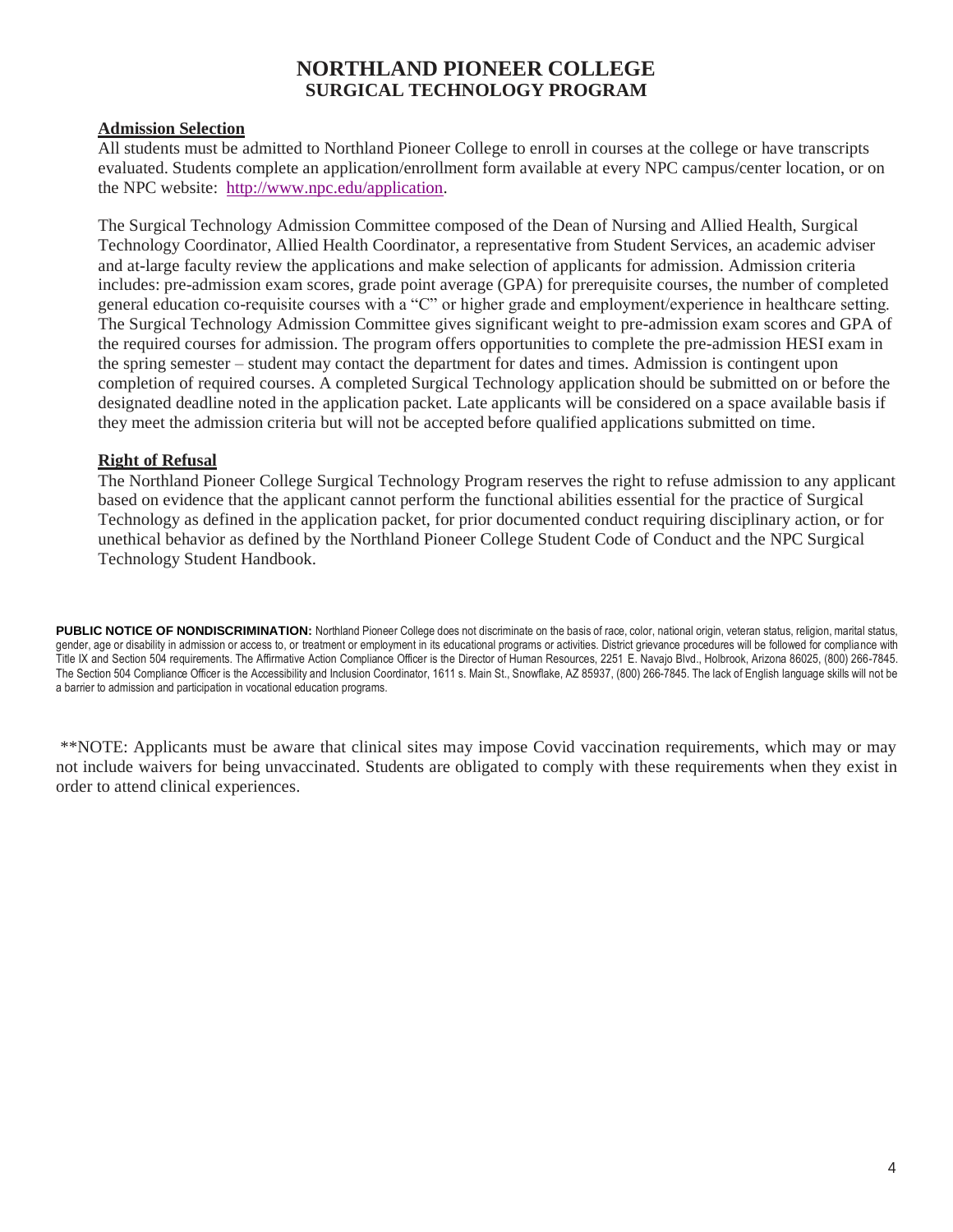# **NORTHLAND PIONEER COLLEGE SURGICAL TECHNOLOGY CURRICULUM 2022-2023**

### *Required Courses/Certification to gain Admission to the Surgical Technology Program*

Before the student will be considered eligible to apply to the Surgical Technology program, all courses must be completed with a grade of "C" or higher. A cumulative GPA of 3.0 "B" or higher is preferred for the following prerequisite courses:

|                    |                                                       |       | Credits |
|--------------------|-------------------------------------------------------|-------|---------|
| <b>BIO181</b>      | General Biology (prerequisite to BIO 201 and BIO 205) |       | 4       |
| <b>BIO201</b>      | Human Anatomy & Physiology I                          |       | 4       |
| <b>BIO205</b>      | Microbiology                                          |       | 4       |
| <b>CHM130</b>      | <b>Fundamental Chemistry</b>                          |       | 4       |
| <b>ENL101</b>      | College Composition I                                 |       |         |
| Core Requirements: |                                                       |       |         |
| <b>HES170</b>      | Medical Terminology for Clinical Health Professionals |       |         |
|                    |                                                       | Total |         |

### **Required Courses to Complete the Surgical Technology Program—Sample Curriculum**

| 1 <sup>st</sup> Semester: |                                                                |       | <b>Credits</b> |
|---------------------------|----------------------------------------------------------------|-------|----------------|
| Core Requirements:        |                                                                |       |                |
| <b>SGT121</b>             | Surgical Sterile Technique and Instrumentation                 |       | 2              |
| <b>SGT117</b>             | Pharmacology for Surgical Technology                           |       | $\overline{3}$ |
| <b>SGT122</b>             | <b>Surgical Technique</b>                                      |       | $\overline{3}$ |
|                           | <b>General Education Requirement:</b>                          |       | $\overline{4}$ |
| <b>BIO202</b>             | Human Anatomy & Physiology II                                  |       |                |
| <b>ENL102</b>             | College Composition II*                                        |       | 3              |
| 2 <sup>nd</sup> Semester: |                                                                | Total | 15             |
| Core Requirements:        |                                                                |       |                |
| <b>SGT221</b>             | Perioperative Procedures                                       |       | 4              |
| <b>SGT222</b>             | <b>Surgical Concept and Specialty Procedures</b>               |       | 4              |
| General Education:        |                                                                |       |                |
| <b>PSY101</b>             | Introduction to Psychology*                                    |       | $\overline{3}$ |
|                           |                                                                | Total |                |
| 3 <sup>rd</sup> Semester: |                                                                |       |                |
| Core Requirement:         |                                                                |       |                |
| <b>SGT223</b>             | <b>Surgical Technology Clinical Practicum I</b>                |       | 5              |
|                           | <b>General Education Requirement:</b>                          |       |                |
|                           | SOC 101 or ANT 102 General Sociology or Cultural Anthropology* |       | $\overline{3}$ |
|                           |                                                                | Total | 8              |
| 4 <sup>th</sup> Semester: |                                                                |       |                |
| Core Requirement:         |                                                                |       |                |
| <b>SGT224</b>             | Surgical Technology Clinical Practicum II                      |       | 10             |
| <b>SGT219</b>             | <b>Surgical Technician Review Course</b>                       |       | 1              |
|                           |                                                                | Total | 11             |
|                           |                                                                |       |                |

| <b>Total Program Requirements:</b>    |                 |
|---------------------------------------|-----------------|
| Surgical Technology Core              | 36 credit hours |
| <b>General Education Requirements</b> | 32 credit hours |
|                                       | 68 credit hours |

\*All general education or non-SGT courses may be completed before entering the program but **must be completed as listed** above and no later than the beginning of the next semester. If the courses are not completed as stated, the student cannot continue in the Surgical Technology program.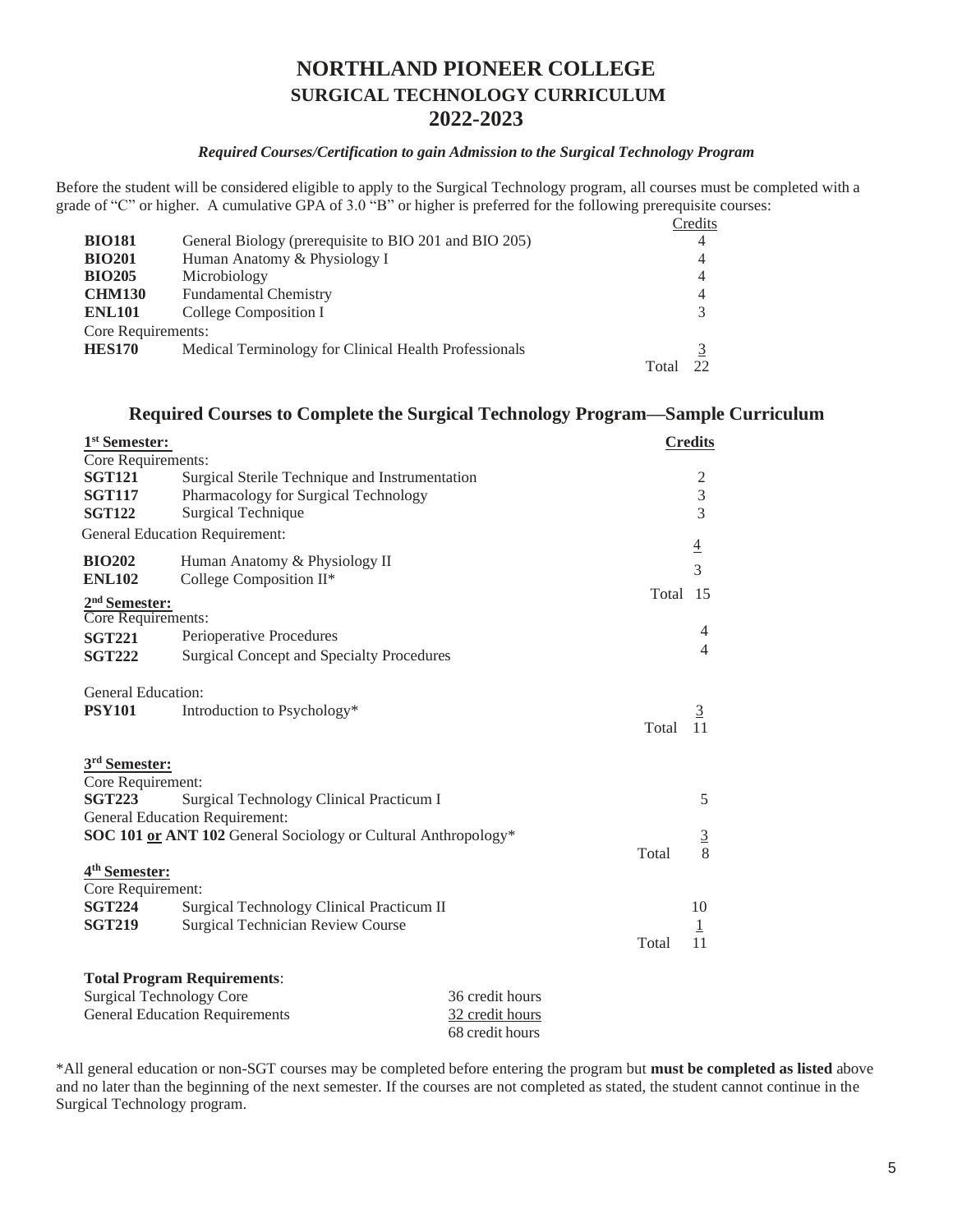# **NORTHLAND PIONEER COLLEGE SURGICAL TECHNOLOGY PROGRAM COURSE DESCRIPTIONS**

### **CORE SURGICAL TECHNOLOGY COURSES**

### **SGT 117 Pharmacology for Surgical Technology ● 3 cr. 3 hr. Lecture**

Presents role of the surgical technologist in safe handling of drugs according to standard policies and best practices. Includes drug classifications and uses, federal and state pharmacy regulations. Covers labeling, dosage calculation, and methods of administration. Emphasizes complications and safety issues of medication administration.

### **SGT 121 Surgical Sterile Techniques and Instrumentation ● 2 cr. 1 hr. Lecture/ 2 hr. Lab/ 1 hr. Clinical**

Introduction to surgical technologist profession and practice. Applies principles of microbiology to decontamination, inspection, sterilization, packaging and storage of reusable surgical instruments and devices.

### **SGT 122 Surgical Techniques ● 4 cr. 3 hr. Lecture/ 3 hr. Lab**

Introduction to the hospital environment, the role of the surgical technologist, fundamental principles and practices in surgical techniques, safe patient care and knowledge to identify, select and safely use equipment and supplies in the operating room.

# **SGT 221 Perioperative Procedures ● 4 cr. 3 hr. Lecture/ 3 hr. Lab**

Develops fundamental understanding of perioperative environments, roles of surgical team members and surgical patient processes. Includes a clinical experience in sterile processing environment.

# **SGT 222 Surgical Concepts and Specialty Procedures ● 4 cr. 3 hr. Lecture/ 3 hr. Lab**

Classroom presentations and laboratory demonstrations of surgical procedures with review of anatomy and related pathophysiology. Operating room procedures, instrumentation and equipment in surgical specialties including genitourinary, ophthalmic, otolaryngology, maxillofacial, plastic/reconstructive, orthopedic, vascular, thoracic/pulmonary, cardiac, pediatric, neurosurgery, and emergency trauma.

### **SGT 223 Surgical Technology Clinical Practicum I ● 5 cr. 272 Clinical Case Hours**

Students assume role as surgical technologist in a live operating room setting applying learned skills.

# **SGT 224 Surgical Technology Clinical Practicum II ● 10 cr. 496 Clinical Case Hours**

Continuation of SGT 223 providing student opportunities to develop proficiency by serving in First and Second Scrub roles on surgical cases of increasing complexity to advance toward entry-level graduate achievement.

**SGT 229 Surgical Technician Review Seminar ● 1 cr. 1 hr. Lecture** Continuation of SGT 223 providing student opportunities to develop proficiency by serving in First and Second Scrub roles on surgical cases of increasing complexity to advance toward entry-level graduate achievement.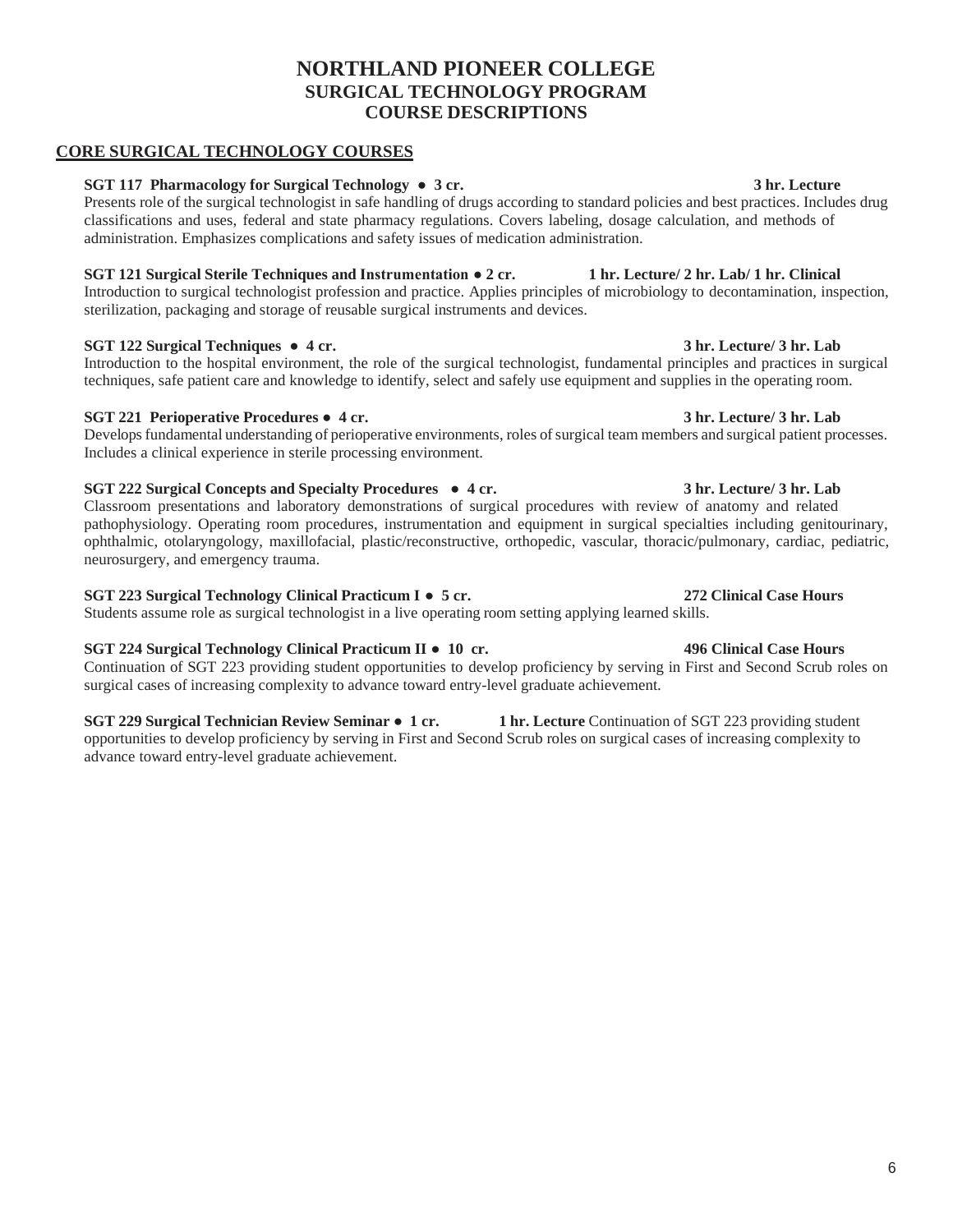# **NORTHLAND PIONEER COLLEGE SURGICAL TECHNOLOGY PROGRAM ESSENTIAL FUNCTIONS IN SURGICAL TECHNOLOGY**

This document describes a variety of essential functions that students must be able to satisfy, with or without reasonable accommodation, in order to provide safe patient care. Essential functions, as distinguished from academic standards, refer to those physical, cognitive, and behavioral abilities required for satisfactory completion of all aspects of the curriculum, and the development of professional attributes required by the faculty of all students at graduation. The essential functions required by the curriculum are in the following areas: motor, sensory, communication, intellectual (conceptual, integrative, and quantitative abilities for problem solving and patient assessment), and the behavioral and social aspects that impact the performance of a Surgical Technology student.

Surgical Technology students gain experience primarily at hospitals and outpatient surgical centers. The work terrain often varies and students may be expected to walk significant distances. Training in surgical technology includes active, complex experiences, requiring the ability to keep track of two to ten vital activities at a time. Transportation with or without accommodations to health care facilities is the responsibility of the student.

The program requires the use of comprehensive speech, memory, reading and writing to communicate with clients, families and other health professionals. The student must be able to quickly and efficiently provide direct care functions, engage in professional communication, collaborate with team members, and function effectively in situations of considerable stress.

Essential functions for Surgical Technology include the use of all senses to gather information, i.e., color changes in skin, hearing faint voices and body sound e.g., heartbeat through stethoscope, feeling pulses, and feeling hot/cold skin, etc. Patient care requires the ability to synthesize information from a variety of sources and apply it in making decisions regarding safe care. The student must be focused and alert to maintain patient safety. This includes the ability to place the patient's needs first. During each clinical experience, the Surgical Technology student is assigned patient care which may include medication preparation and direct care functions. The student must be prepared to respond appropriately to medical emergencies.

The students are expected to respect and care for persons whose appearance, condition, behaviors, and values may be in conflict with their own. Quality health related professional care is to be provided regardless of patient's race, ethnicity, age, gender, religion, sexual orientation, or diagnosis. The student may be asked to participate in procedures which conflict with his or her personal beliefs and values. A student within the Surgical Technology Program is expected to conduct oneself in a composed, respectful manner in all situations, and with all persons. The student must work as a member of a team to share the burden of caring for the physical and emotional needs of a patient and those family members and significant persons close to the patient.

During clinical experiences, the Surgical Technology student must be able to accomplish tasks that ordinarily require the student to: stoop/bend, squat, kneel, climb, push/pull, grasp/handle, reach over shoulders, reach at waist, reach below waist, lift, hear, see, touch, smell, stand, and walk the distance of 100 yards 20 -75 times during an 8-hour shift. Physical agility is required while working around tables and chairs in operating room and clinical area, as well as occasional stooping and/or bending to retrieve supplies from lower storage areas. There is pushing and pulling of various medical equipment, medications, and items required for patient care. There may be a need to lift patients up to or in excess of 100 pounds with and without mechanical devices. The student must be able to assess the patient's condition and changes in condition.

Please contact the Office of Accessibility and Inclusion Coordinator located at the Silver Creek Campus at (928) 536-6246, 1-800-266-7845 ext. 6246 or [sandy.manor@npc.edu.to](mailto:sandy.manor@npc.edu.to) receive information regarding accommodations and documentation requirements. To insure appropriate accommodations, it is the student's responsibility to request accommodations in a timely manner and to provide appropriate documentation to verify eligibility for support services.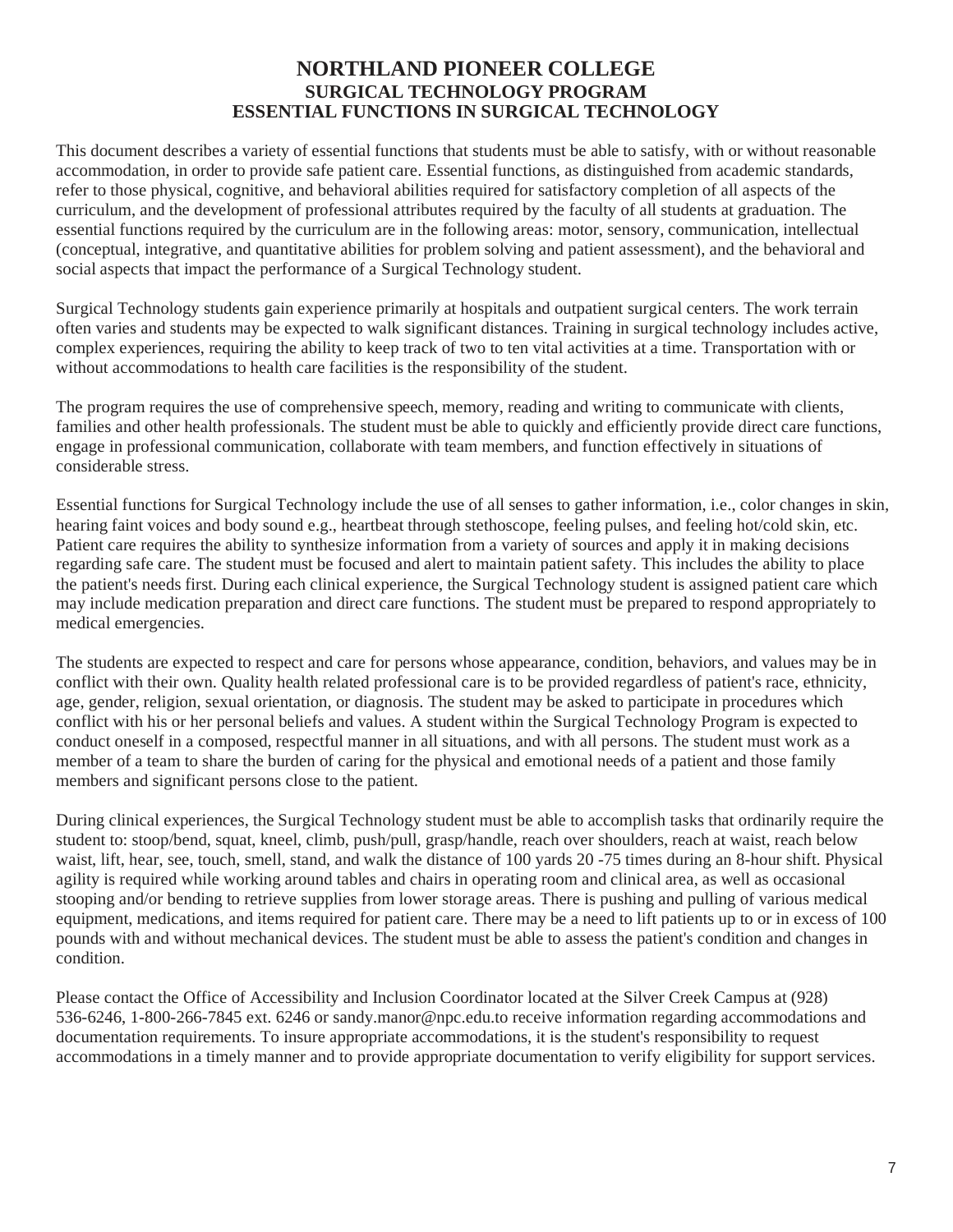# **NORTHLAND PIONEER COLLEGE SURGICAL TECHNOLOGY PROGRAM**

# **FUNCTIONAL ABILITIES ESSENTIAL FOR SURGICAL TECHNOLOGY PRACTICE**

Individuals who apply for admission to the Northland Pioneer College Surgical Technology Program must be able to perform essential skills. Any applicant who has met the necessary prerequisites and who can perform the essential functions will be considered for admission. If a student believes that he or she cannot meet one or more of the standards without accommodations, the Surgical Technology program must determine, on an individual basis, whether a reasonable accommodation can be made.

| <b>Functional</b><br><b>Ability</b>        | <b>Standard</b>                                                                                                                                                                                                                                                                                                                                                                                                                                                                                                                                                                                                                                                                                                                                                                                                                          | <b>EXAMPLES</b> of required activities                                                                                                                                                                                                                                                                                                                                                                                                                                                                                                                                                                                                                                                                                                                                                                                                                                                                                        |
|--------------------------------------------|------------------------------------------------------------------------------------------------------------------------------------------------------------------------------------------------------------------------------------------------------------------------------------------------------------------------------------------------------------------------------------------------------------------------------------------------------------------------------------------------------------------------------------------------------------------------------------------------------------------------------------------------------------------------------------------------------------------------------------------------------------------------------------------------------------------------------------------|-------------------------------------------------------------------------------------------------------------------------------------------------------------------------------------------------------------------------------------------------------------------------------------------------------------------------------------------------------------------------------------------------------------------------------------------------------------------------------------------------------------------------------------------------------------------------------------------------------------------------------------------------------------------------------------------------------------------------------------------------------------------------------------------------------------------------------------------------------------------------------------------------------------------------------|
| <b>Motor Abilities</b>                     | Physical abilities and mobility sufficient to execute<br>gross motor skills, physical endurance, and strength, to<br>provide patient care. Must maintain balance in multiple<br>position, reach above shoulders, below waist and out<br>front.                                                                                                                                                                                                                                                                                                                                                                                                                                                                                                                                                                                           | Mobility sufficient to carry out patient care procedures such<br>as assisting with positioning patients, administering CPR,<br>assisting with turning and lifting patients, providing care in<br>confined spaces such as treatment room or operating suite.<br>Ability to stand for long periods of time (2-4 hours), walk,<br>twist, turn, bend, stoop, squat, sit, climb stairs and move<br>quickly. Reach above shoulders, below waist and out front.<br>Push and pull 50 pound (e.g., carry instrument pans, move<br>equipment). Support 50 pounds of weight (e.g., hold arm or<br>leg). Lift 50 pound (e.g., pick up a child, transfer patient,<br>bend to lift an infant or child). Carry equipment/supplies<br>(e.g., lift instrument pans). Use upper body strength, e.g.,<br>retraction, physically restrain a patient. Squeeze with hand<br>(e.g., operate fire extinguisher)                                       |
| Manual<br>Dexterity                        | Demonstrate fine motor skills sufficient for providing<br>safe patient care.                                                                                                                                                                                                                                                                                                                                                                                                                                                                                                                                                                                                                                                                                                                                                             | Motor skills sufficient to handle small equipment such as<br>small screws, perform suctioning, insert catheters, squeeze<br>dropper, typing with keyboard.                                                                                                                                                                                                                                                                                                                                                                                                                                                                                                                                                                                                                                                                                                                                                                    |
| Perceptual/<br><b>Sensory Ability</b>      | Sensory/perceptual ability to monitor and assess<br>patients.                                                                                                                                                                                                                                                                                                                                                                                                                                                                                                                                                                                                                                                                                                                                                                            | Sensory abilities sufficient to hear alarms, auscultation<br>$\bullet$<br>sounds, cries for help, person-to-person conversation<br>and discriminate in presence of background noises.<br>Ability to hear in situation while not able to see lips.<br>$\bullet$<br>Visual acuity to read calibrations on 1 cc syringe,<br>$\bullet$<br>assess color and intensity (cyanosis, pallor). See in a<br>darkened room (e.g., during endoscopic and eye<br>procedures). Use peripheral vision. See objects 20<br>inches away and 20 feet away (e.g., information on<br>monitors, identification of small needles). Depth<br>perception and peripheral vision.<br>Tactile ability to feel pulses, detect temperature<br>(skin/solutions), discriminate surface characteristics,<br>feel differences in size and shape and detect<br>environmental temperature.<br>Olfactory ability to detect smoke or noxious odor, etc.<br>$\bullet$ |
| Behavioral/<br>Interpersonal/<br>Emotional | Ability to relate to colleagues, staff and patients<br>$\bullet$<br>with honesty, integrity and nondiscrimination.<br>Capacity for development of mature, sensitive and<br>$\bullet$<br>effective therapeutic relationships<br>Interpersonal abilities sufficient to establish rapport<br>$\bullet$<br>and interact professionally with individuals,<br>families and groups from various social, emotional,<br>cultural and intellectual backgrounds.<br>Ability adapt to and work constructively in<br>$\bullet$<br>stressful and changing environments with the<br>ability to modify behavior in response to<br>constructive criticism. Ability to deal with the<br>unexpected (e.g., client condition, crisis)<br>Capacity to demonstrate ethical behavior, including<br>$\bullet$<br>adherence to the professional codes of conduct. | Establishes rapport with patients and colleagues.<br>$\bullet$<br>Functions as part of a team and workgroup.<br>$\bullet$<br>Emotional skills sufficient to remain calm in an<br>$\bullet$<br>emergency situation.<br>Behavioral skills sufficient to demonstrate the exercise<br>$\bullet$<br>of good judgment and prompt completion of all<br>responsibilities attendant to the safe and effective care<br>of patients.<br>Performs multiple responsibilities concurrently<br>$\bullet$<br>Adapts rapidly to environmental changes and multiple<br>$\bullet$<br>task demands.<br>Maintains behavioral decorum in stressful situations.<br>$\bullet$<br>Copes with strong emotions in others (e.g., grief, anger,<br>$\bullet$<br>stress)<br>Ability to negotiate interpersonal conflict.<br>$\bullet$<br>Accepts constructive feedback<br>$\bullet$<br>Accepts responsibility for own actions<br>$\bullet$                  |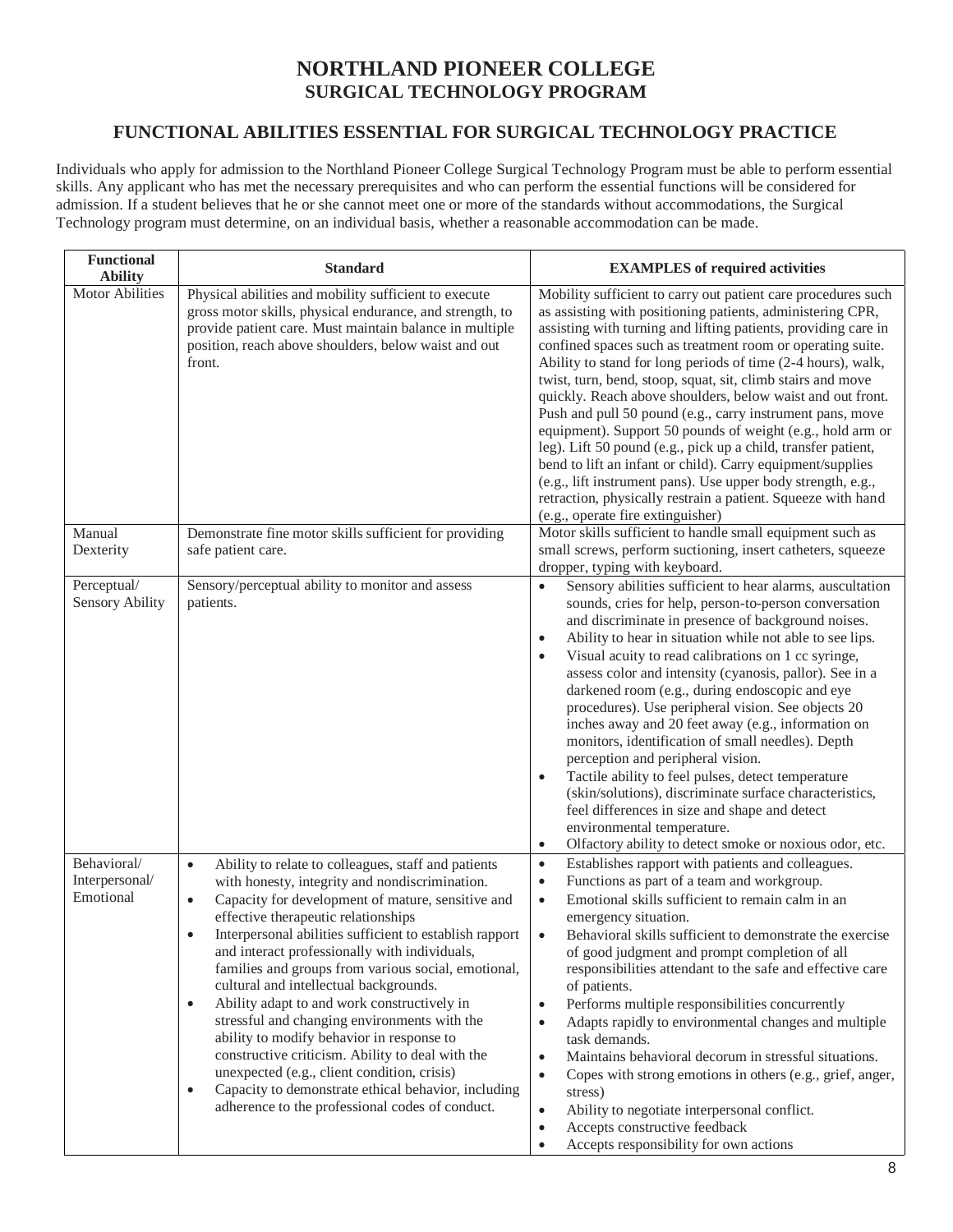| Communication                                                       | Ability to communicate in English with accuracy,<br>$\bullet$<br>clarity and efficiency with patients, their families<br>and other members of the health care team<br>(including spoken and non-verbal communication,<br>such as interpretation of facial expressions, affect<br>and body language).<br>Required communication abilities, including<br>$\bullet$<br>speech, hearing, reading, writing, language skills<br>and computer literacy                                                                                                                                                                                               | Gives verbal directions to or follows verbal directions<br>$\bullet$<br>from other members of the healthcare team and<br>participates in health care team discussions of patient<br>care.<br>Elicits and records information about health history,<br>$\bullet$<br>current health state and responses to treatment from<br>patients or family members.<br>Conveys information to clients and others as necessary<br>$\bullet$<br>to teach, direct and counsel individuals in an accurate,<br>effective and timely manner.<br>Establishes and maintains effective working relations<br>$\bullet$<br>with patients and co-workers.<br>Recognizes and reports critical patient information to<br>$\bullet$<br>other caregivers.                                                                                                                                                                                                                                                                                                                                                                                                                     |
|---------------------------------------------------------------------|-----------------------------------------------------------------------------------------------------------------------------------------------------------------------------------------------------------------------------------------------------------------------------------------------------------------------------------------------------------------------------------------------------------------------------------------------------------------------------------------------------------------------------------------------------------------------------------------------------------------------------------------------|--------------------------------------------------------------------------------------------------------------------------------------------------------------------------------------------------------------------------------------------------------------------------------------------------------------------------------------------------------------------------------------------------------------------------------------------------------------------------------------------------------------------------------------------------------------------------------------------------------------------------------------------------------------------------------------------------------------------------------------------------------------------------------------------------------------------------------------------------------------------------------------------------------------------------------------------------------------------------------------------------------------------------------------------------------------------------------------------------------------------------------------------------|
| Cognitive/<br>Conceptual/<br>Quantitative<br><b>Abilities</b>       | Ability to read and understand written documents<br>$\bullet$<br>in English and solve problems involving<br>measurement, calculation, reasoning, analysis and<br>synthesis.<br>Ability to gather data, to develop a plan of action,<br>$\bullet$<br>establish priorities and monitor and evaluate<br>treatment plans and modalities.<br>Ability to comprehend three-dimensional and<br>$\bullet$<br>spatial relationships.<br>Ability to react effectively in an emergency<br>$\bullet$<br>situation.<br>Ability to transfer knowledge from one situation to<br>$\bullet$<br>another<br>Utilizes long-term and short-term memory<br>$\bullet$ | Calculates appropriate medication dosage given<br>$\bullet$<br>specific patient parameters. Ability to count, add,<br>subtract, multiply, divide whole numbers and compute<br>fraction and decimals. Document numbers in records.<br>Tell and measure time. Read measurement marks (e.g.,<br>ruler, scale)<br>Analyzes and synthesize abstract and concrete data,<br>$\bullet$<br>problem solves, and evaluates outcomes.<br>Collects data, prioritize needs and tasks and anticipate<br>$\bullet$<br>reactions.<br>Comprehends spatial relationships adequate to<br>$\bullet$<br>properly administer injections, start intravenous lines<br>or assess wounds of varying depths.<br>Recognizes an emergency situation and responds<br>$\bullet$<br>effectively to safeguard the patient and other<br>caregivers.<br>Transfers knowledge from one situation to another.<br>Accurately processes information on medication<br>container, physicians' orders, monitors, equipment<br>calibrations, printed documents, flow sheets, graphic<br>sheets, medication administration records, other<br>medical records and policy and procedure manuals. |
| Safe<br>environment for<br>patients,<br>families and co-<br>workers | Ability to accurately identify patients.<br>$\bullet$<br>Ability to effectively communicate with other<br>$\bullet$<br>caregivers.<br>Ability to administer medications safely and<br>$\bullet$<br>accurately.<br>Ability to operate equipment safely in the operative<br>$\bullet$<br>area.<br>Ability to recognize and minimize hazards that<br>$\bullet$<br>could increase healthcare associated infections.<br>Ability to recognize and minimize accident hazards<br>$\bullet$<br>in the clinical setting including hazards created by<br>clinical staff and students that contribute to patient,<br>family and co-worker falls.          | Prioritizes tasks to ensure patient safety and standard<br>$\bullet$<br>of care.<br>Maintains adequate concentration and attention in<br>patient care settings.<br>Seeks assistance when situation requires a higher level<br>$\bullet$<br>or expertise/experience.<br>Responds to monitor alarms, emergency signals, call<br>$\bullet$<br>bells from patients, and orders in a rapid and effective<br>manner.<br>Tolerates confined spaces, exposure to allergens, (e.g.,<br>$\bullet$<br>latex gloves, chemical substances), strong soaps and<br>odors, unpleasant sights, grease, oils, slippery or<br>uneven walking surfaces, excessive noises and extreme<br>temperatures.                                                                                                                                                                                                                                                                                                                                                                                                                                                                 |
| Punctuality/<br>work habits                                         | Ability to adhere to NPC policies, procedures and<br>$\bullet$<br>requirements as described in the Surgical<br>Technology Student Handbook, college catalog,<br>student handbook and course syllabus.<br>Ability to complete classroom and clinical<br>$\bullet$<br>assignments and submit assignments at the required<br>time.<br>Ability to adhere to classroom and clinical<br>$\bullet$<br>schedules.                                                                                                                                                                                                                                     | Attends class and clinical assignments punctually.<br>$\bullet$<br>Reads, understands and adheres to all policies related<br>$\bullet$<br>to classroom and clinical experiences.<br>Contacts instructor in advance of any absence or late<br>$\bullet$<br>arrival.<br>Understands and completes classroom and clinical<br>$\bullet$<br>assignments by due date and time.                                                                                                                                                                                                                                                                                                                                                                                                                                                                                                                                                                                                                                                                                                                                                                         |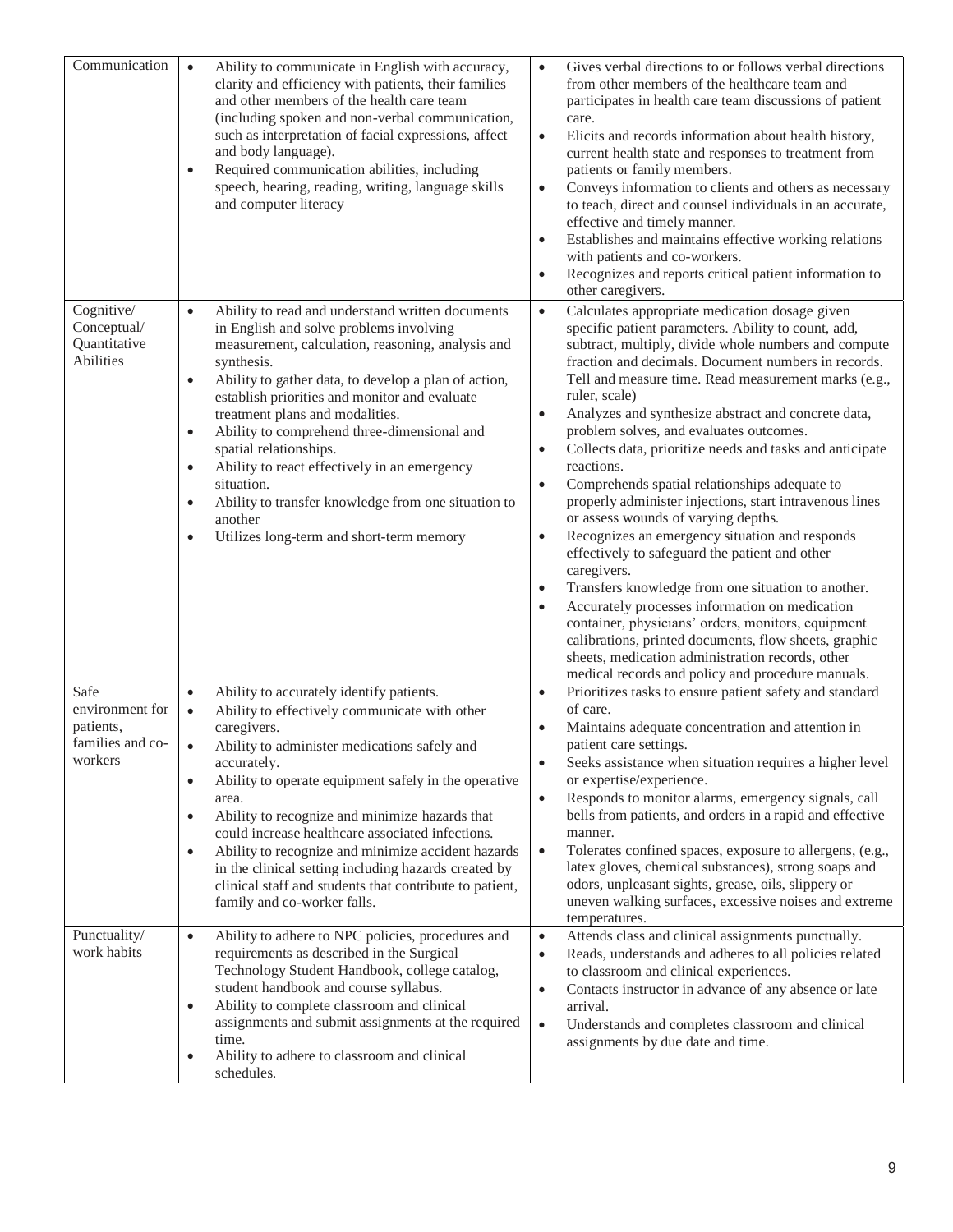# **NORTHLAND PIONEER COLLEGE SURGICAL TECHNOLOGY PROGRAM**

# **NORTHLAND PIONEER COLLEGE SURGICAL TECHNOLOGY PROGRAM**

### **DRUG SCREENING AND SUBSTANCE ABUSE PROCEDURES**

A pre-clinical drug screening is required for all surgical technology students prior to the first clinical experiences. Students are given a twelve or twenty-four hour notice to proceed with this drug screening (urine specimen). In addition, there is a "For Cause" substance abuse procedure for students who exhibit mental or physical impairment due to use of alcohol, illegal or prescribed drugs while carrying out student Surgical Technology responsibilities in the college and health care settings. "For Cause" screening is at the student's expense. Both procedures are in the Surgical Technology Student Handbook.

### **CPR**

All students must provide current proof of valid Healthcare Provider CPR certification by admission deadlines and keep current throughout the program.

# **DPS FINGERPRINT CARD**

All students must have a current DPS Level 1 Fingerprint Clearance Card from the Arizona Department of Public Safety prior to enrollment of the application year and must keep the card current throughout the program. Apply at: <http://www.azdps.gov/services/public/fingerprint> as a health science student.

# **MEDICAL EXAMINATION AND IMMUNIZATIONS**

All students must provide proof of medical insurance coverage prior to enrollment and must keep the coverage current throughout the program. A physical examination, immunization records and negative TB test within the past year are required by two weeks prior to the first day of class and *must be kept current*; this fulfils the requirements of NPC and our clinical facilities. Some facilities also have seasonal requirements pertaining to the flu immunization.

### **CLINICAL ASSIGNMENTS**

Clinical assignments are selected each semester and are subject to change based on current clinical needs and facility requirements. The program requires that students complete clinical experiences in placements as assigned. Students may be required to travel out of district, provide for overnight stays and to work day, night, and weekend shifts.

\*\*NOTE: Applicants must be aware that clinical sites may impose Covid vaccination requirements, which may or may not include waivers for being unvaccinated. Students are obligated to comply with these requirements when they exist in order to attend clinical experiences.

### **UNIFORMS**

The program dress code includes gray scrub pants and tops and appropriate shoes. See the Surgical Technology Student Handbook for complete details.

# **SURGICAL TECHNOLOGY STUDENT HANDBOOK**

For complete Surgical Technology student requirements, policies and procedures, see the Surgical Technology Student Handbook on the NPC website.